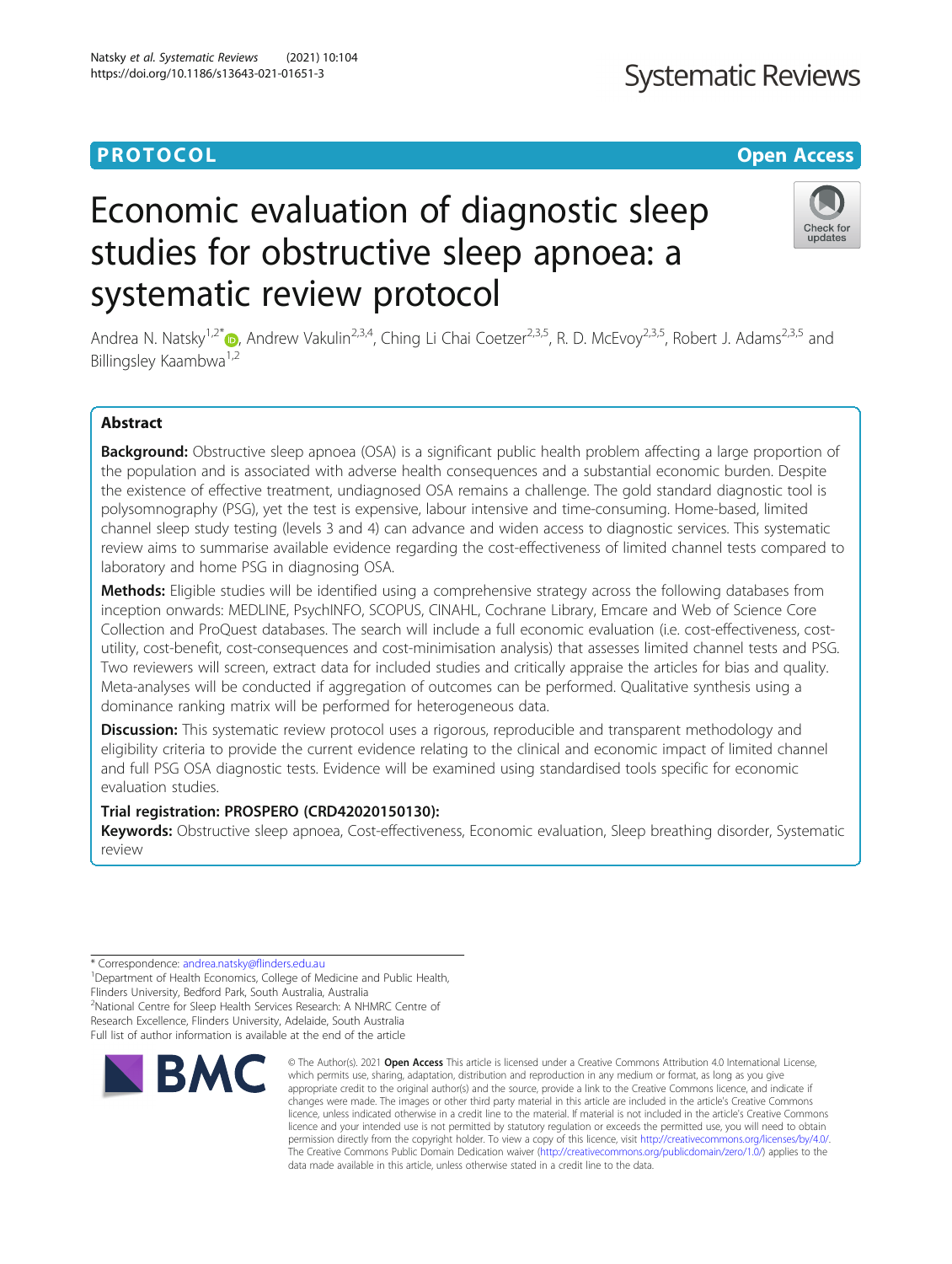#### Background

Obstructive sleep apnoea (OSA) is a condition characterised by airflow cessation or obstruction caused by complete or partial collapse of the upper airway, which affects 9 to 38% of the general adult population [[1,](#page-4-0) [2](#page-4-0)]. Unfortunately, underdiagnosed OSA is common, occurring in 75 to 90% of individuals in the US general adult population and adult surgical patients [\[3](#page-4-0)–[5\]](#page-4-0). In Australia, studies have reported up to 10% of individuals remain undiagnosed and untreated in the community [\[6](#page-4-0), [7\]](#page-4-0). When left untreated, individuals with OSA are at heightened risks of metabolic syndrome [[8](#page-4-0)–[11](#page-4-0)], cardiovascular diseases  $[12-14]$  $[12-14]$  $[12-14]$ , neurocognitive abnormalities [[15,](#page-4-0) [16](#page-4-0)], mental health problems [\[17](#page-4-0)], behavioural alteration [\[18](#page-4-0)], traffic collisions [\[19](#page-4-0)], workplace accidents and productivity losses [\[20](#page-4-0)–[22\]](#page-4-0), reduced quality of life [[23,](#page-4-0) [24\]](#page-5-0) and premature death  $[25-28]$  $[25-28]$  $[25-28]$  $[25-28]$  $[25-28]$ . The high prevalence and various adverse health outcomes associated with OSA contribute to significant economic costs [[29](#page-5-0)– [31\]](#page-5-0). In Australia, OSA accounts for \$408.5 million of total health system costs and \$2.6 billion of indirect financial costs, making it the highest contributor to sleep disorder-related expenses [[32\]](#page-5-0).

The health and economic burden related to OSA can be diminished with effective and efficient caseidentification and treatment. The latter is readily available and found to be cost-effective [\[33](#page-5-0)–[35](#page-5-0)]. A recent systematic review that investigated the impact of OSA therapies suggested that treating OSA has a positive effect on quality-adjusted life-years (QALYs) and can reduce health care utilisation and costs [\[36](#page-5-0)]. Despite the existence of effective treatments, case identification of OSA remains a challenge and creates the need to widen diagnostic access for those with suspected OSA [\[37](#page-5-0)]. The current gold standard for diagnosing OSA is full overnight laboratory polysomnography (PSG, i.e. level I study)) [[38](#page-5-0)–[40\]](#page-5-0). However, laboratory PSG is expensive, time-consuming and labour intensive, which creates further access barriers to OSA diagnosis [\[38](#page-5-0)–[40](#page-5-0)]. Researchers have investigated alternatives to laboratory PSG, which include portable PSG (i.e. level 2 [L2] study) and limited channel testing (i.e. level 3 [L3] and level 4 [L4] studies) that are typically performed in the patient's home. While full PSG typically (L1 and L2 studies) utilises more than seven recording channels, L3 (polygraphy) measures four to seven channels, while L4 uses only one to three physiological measures to derive a diagnosis [\[41](#page-5-0)], making them less labour intensive and less time consuming to report. Previous studies have demonstrated favourable results showing a high level of agreement between limited-channel testing and inlaboratory PSG, particularly when diagnosing moderate to severe OSA [[42,](#page-5-0) [43](#page-5-0)].

Limited channel tests can advance and widen access to diagnostic services and treatment initiation in OSA, ultimately reducing the substantial economic burden related to OSA. However, to date, research into their costeffectiveness remains limited and contentious. Scarce evidence exists for the cost-effectiveness of L4 devices despite results suggesting that a single-channel sensor offers a cheaper alternative to polysomnography [\[44](#page-5-0)]. Previous economic evaluation models assessing the economic impact of polygraphy (i.e. L3 testing) relative to PSG using published data showed contradictory results [[45](#page-5-0)–[47](#page-5-0)]. However, several empirical studies found consistent results signifying similar effectiveness and lower costs of L3 studies vs. PSG [[48](#page-5-0)–[53](#page-5-0)]. Despite the longstanding controversy of the value and efficiency of polygraphy, the test was approved by the US Centres for Medicare and Medicaid Services and the American Academy of Sleep Medicine practice parameters for use in selective populations in 2008 [\[54,](#page-5-0) [55](#page-5-0)]. Following the change in the health insurance policy that enables reimbursement for home sleep polygraphy in the USA, there has been a growing demand for limited-channel testing for OSA [\[56\]](#page-5-0). However, L3 tests are still not compensated by the Medicare Benefits Schedule in Australia where access to OSA diagnosis remains restricted [[57](#page-5-0)].

Robust evidence about the potential economic benefit of OSA diagnostic testing is required to guide decisionmakers towards better allocation of scarce healthcare resources. Only a few studies have sought to investigate the health economic impact of OSA diagnostic studies [[58,](#page-5-0) [59\]](#page-5-0). One previous literature review included nine studies, predominantly examining the cost of diagnostic testing [[58\]](#page-5-0). In contrast, the most recent review has focused on constructing a cost-effectiveness model of OSA management based on existing data [\[59\]](#page-5-0). However, none have thoroughly examined the evidence related to the cost and effectiveness of limited channel testing compared to PSG. Hence, we aim to address this gap in the literature by conducting a structured systematic review of economic studies to capture, critically appraise and synthesise data related to health economic outcomes of OSA diagnostic tests, focusing on L3, L4 and PSG testings (LI and L2) in adult OSA populations. Our review will generate information that will help decision-makers determine whether implementing limited channel testing provides value for money for OSA case identification.

#### Methods

This protocol has been registered with the PROSPERO database (registration number CRD42020150130) and is being reported in accordance with the reporting guidance provided in the Preferred Reporting items for Systematic Reviews and Meta-Analyses Protocols (PRIS MA-P) statement [\[60\]](#page-5-0) (see checklist in Additional file 1).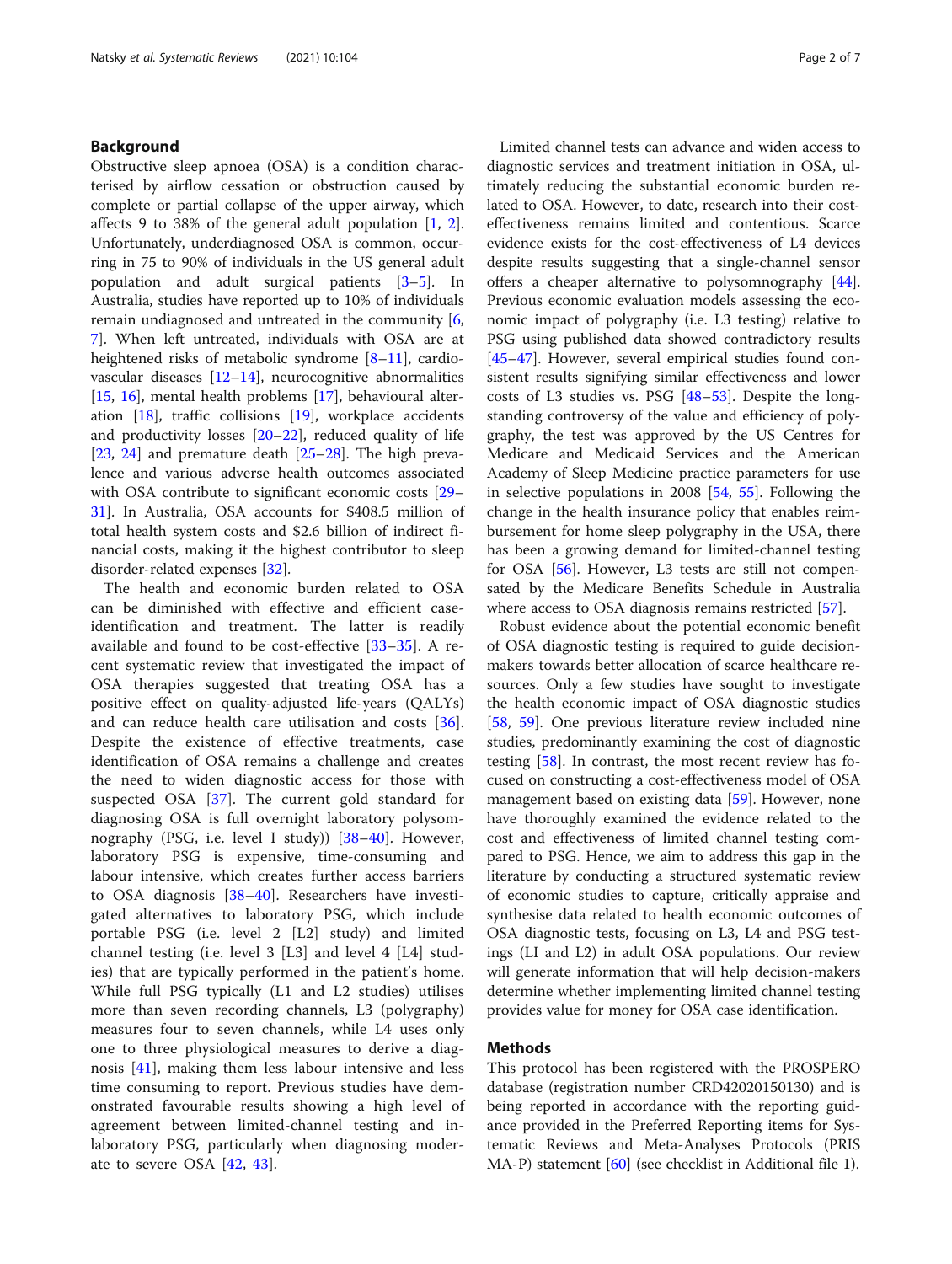#### Inclusion criteria

#### Population

This review will include studies of individuals aged 18 years or older. There is no maximum limit of age.

#### Intervention of interest and comparator

The intervention of concern includes limited channel tests (L3 and L4 studies), while the comparator will be attended and unattended PSG (L1 and L2 studies). The limited channel tests utilise lesser channels that are typically part of the PSG. L3 assessment uses at least four channels, including measure of airflow, heart rate, respiratory movement and oximetry [[61](#page-5-0)]. L4 usually employs single or two-channel system, including oximetry [[61\]](#page-5-0). However, for the purpose of this review, any limited channels system that does not meet the minimum benchmark for L3 study will be categorised as L4.

#### **Setting**

Although limited channel systems are mainly designed to be conducted unattended in the patient's home, they can also be used for attended studies in the laboratory. As the review is focused on the use of limited channel tests, there will be no restriction as to where the sleep study took place. Studies that compared full PSG and limited-channels tests either in a laboratory or at a patient's home, unattended or attended will be considered for inclusion.

#### Study design

The systematic review will consider both model and non-model based full economic evaluation studies (i.e. cost-minimisation analysis [CMA], cost-effectiveness analysis [CEA], cost-benefit analysis [CBA], costconsequence analysis [CCA] and cost-utility analysis [CUA]) that investigate limited channel studies versus polysomnography.

#### Costs and outcome measures

Expenses related to the interventions, resource use, effectiveness and cost-effectiveness of OSA will be reported in the review. In terms of cost-effectiveness measures, the units will vary according to the study design. The findings for CEA and CCA studies will generally be expressed in terms of cost per unit of effect in clinical outcome with those for CUA expressed as QALY and disability-adjusted life years for CUA [\[62\]](#page-6-0). The net benefit ratio will be reported for CBA studies [\[62](#page-6-0)]. The outcome measurements for the CEA, CCA and CUA can be summarised in the form of an incremental costeffectiveness ratio, that is generated by dividing the difference in costs by the outcome relative to the study [[62\]](#page-6-0). The probability of the cost-effectiveness of targeted intervention at a different monetary threshold, typically derived from the cost-effectiveness acceptability curve, will be reported in the case where insufficient reporting of studies were found. This review will include all cost perspectives as reported by identified studies including societal, patient and third-party payers (e.g. government, health insurance, employer).

#### Language

The review will include studies published in English.

#### Exclusion criteria

Studies that include children, adolescents (< 18 years old) and non-human subjects will be excluded. Exclusion criteria will also extend to theory papers, letters, conference proceedings, theses, dissertations, reviews, editorials and studies where full texts could not be attained.

#### Information sources and search strategy

Several steps will be undertaken to find economic evaluation studies on OSA diagnostic testing. First, we will conduct a preliminary search through MEDLINE, focusing on the titles, abstract and index terms to develop key terms for three key pre-defined concepts relating to the research question.

The first concept is related to sleep apnoea and sleep breathing disorders. The second term is related to OSA diagnostic testing, which includes polysomnography, polygraphy, limited channels, home sleep apnoea test, portable monitoring and home sleep test. While economic evaluation, QALY, quality of life, cost analysis, CMA, CCA, CUA, CEA, CBA, healthcare costs and economic model built the third search concept.

Following the identification of keywords and index terms, we will conduct a full search using the developed search strategy connected by the 'AND' operator across the following databases from inception onwards: MEDL INE, PsychINFO, Emcare, Cochrane Library, SCOPUS, CINAHL, Web of Science Core Collection and ProQuest databases (see Additional file 2). A minimum of one key concept must be present in the search result. Eligible studies will be selected through screening of the title, abstract and full-text appraisal by at least two reviewers. Cross-reference checking of relevant identified articles will be undertaken as the final step of the search strategy. EndNote X9 (©2020 Clarivate Analytics) and Covidence (©2017 Covidence) will be used to manage data throughout the initial search, quality assessment and data extraction.

#### Study selection

At least two independent reviewers will select studies based on the eligibility criteria. If conflict or disagreement arises between the reviewers, a research team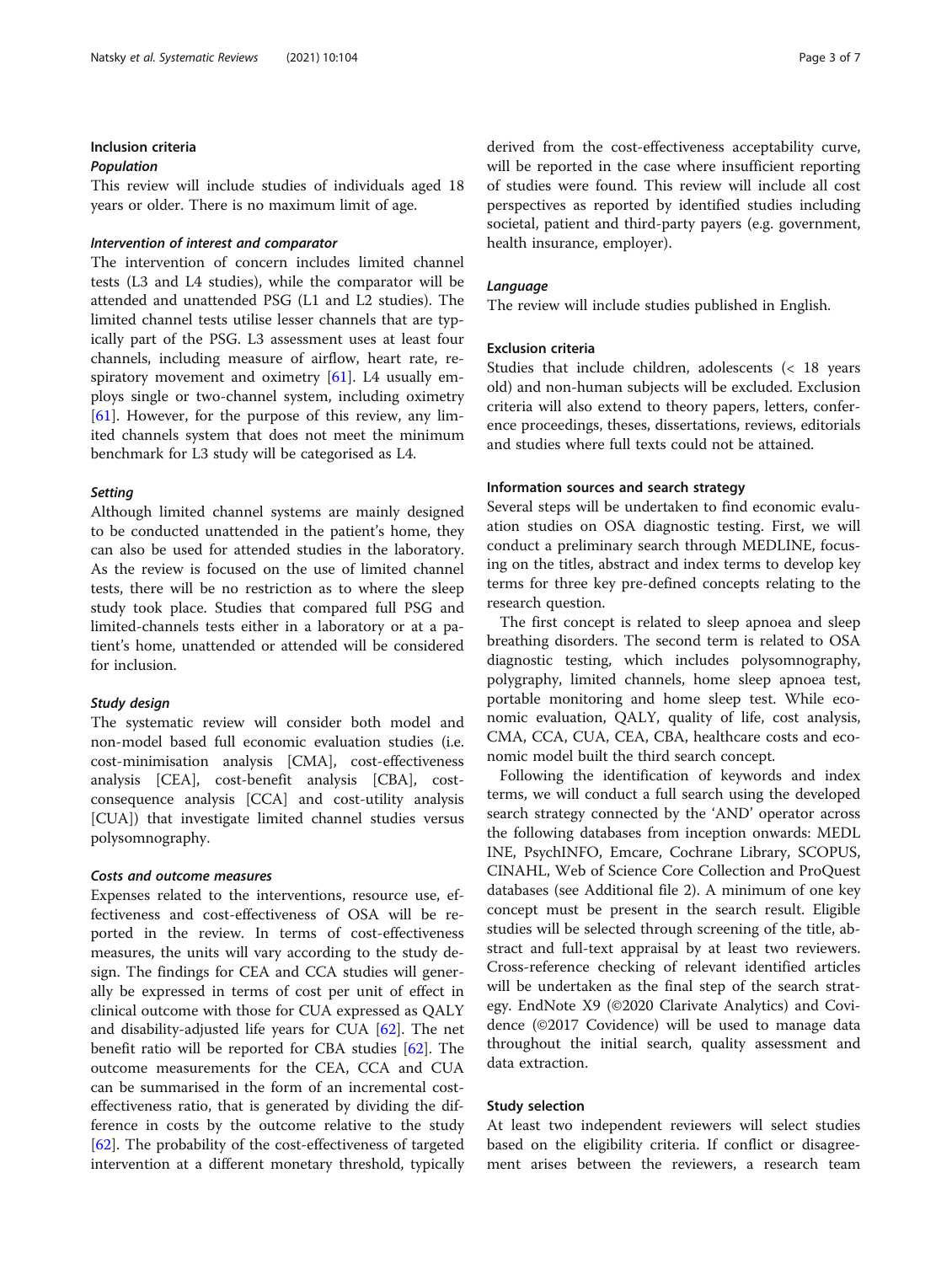discussion will be conducted to resolve issues until a consensus is reached.

#### Data extraction and synthesis

The reviewers will extract data from included papers using the Joanna Briggs Institute (JBI) Data Extraction Form for Economic Evaluations [[63\]](#page-6-0). Descriptive data extracted will be comprised of information on the study population and setting, intervention and comparator, economic evaluation methods, analytic perspective(s), source of effectiveness data, prices and currency, analytical duration, cost-effectiveness method, sensitivity analysis, measures of resource use, cost and health outcome(s). Furthermore, study findings on healthcare utilisation effectiveness, cost and cost-effectiveness measures will also be reported. The authors will then discuss factors that promote or reduce the cost-effectiveness of OSA diagnostic testing according to the comparative results of the included economic studies.

Data extracted from relevant papers will first be analysed and summarised qualitatively using the JBI Dominance Ranking Matrix [\[63\]](#page-6-0), which displays three-by-three matrix with three classifications of economic studies: strong dominance, weak dominance and nondominance. Subgroups analysis will be undertaken in terms of different sleep study types and comparators (e.g. L1 vs. L3, L2 vs L4), as well as the severity of OSA (e.g. mild, moderate, severe) where relevant.

If the nature of data extraction allows for aggregation of results in terms of quality, quantity and contexts of the identified studies, where possible economic findings (i.e. differences in cost and ICER between intervention and control groups) in relevant subgroups will be synthesised using meta-analysis in Stata 16 [[64](#page-6-0)]. Clinical outcomes that can be expressed as binary outcomes will be reported as odds ratios with a 95% confidence interval (CI), whilst continuous data such as cost and ICER will be reported as mean differences (MD) along with its 95% CI. The OR and MD estimates will be calculated using an appropriate technique (e.g. the Mantel-Haenszel method [[65](#page-6-0)] for categorical binary outcomes and random or fixed-effect models [[66](#page-6-0)] for continuous data). The  $I^2$  statistic will be used to measure heterogeneity, with a value of 85% or higher indicating significant heterogeneity [[67](#page-6-0)]. Financial costs reported in the study will be presented in 2020 Australian Dollars (AUD) with originally published costs in parentheses. Results originally published from non-AUD currencies will be converted to AUD for the publication year using purchasing power parity and then adjusted for inflation using a healthrelated inflation index where relevant.

#### Risk of bias (quality) assessment

Methodological quality and validity checks of the included economic evaluation studies will be conducted by two reviewers primarily using JBI Critical Appraisal Checklist for Economic Evaluation [\[68\]](#page-6-0), a quality assessment tool based on the guidelines developed by Drummond et al. [\[62](#page-6-0)]. An additional checklist by Philips et al. [[69\]](#page-6-0) will be utilised specifically for economic studies using a modelling study design or hypothetical cohort. Since economic evaluation studies often employ various cost perspectives and report distinctive health economic measures in different contexts and regions, the European Network of Health Economic Evaluation Databases checklist will be used to further assess generalisability and transferability of included studies [\[70\]](#page-6-0).

#### **Discussion**

The proposed systematic review will be reported in accordance with the reporting guidance provided in the Preferred Reporting Items for Systematic Reviews and Meta-analyses (PRISMA) statement [[71\]](#page-6-0). This systematic review will present current evidence relating to the economic impact of OSA diagnostic testing methods (i.e. limited channel versus full sleep study testing) using a reproducible and transparent systematic literature search. We have outlined comprehensive inclusion and exclusion criteria of eligible studies, which encompass study design, context, target population, intervention and comparator, cost and outcomes measures. A search strategy and a list of databases for searching have been determined, followed by a strategy for data extraction and synthesis. Included studies will be subjected to critical appraisal using standardised tools tailored for model and non-model based economic evaluation studies. Some potential limitations of this review include the heterogeneity of findings and cost perspective, which can influence the aggregability, transferability and generalisability of extracted data. Another limitation is information bias originating from our restriction to studies reported in English language and adult populations. However, this review is timely in addressing and identifying gaps in current evidence regarding diagnostic options for OSA. Our findings can potentially inform evidence-based decision making when implementing limited channel sleep study testing, particularly in Australia, where undiagnosed OSA and constrained access to diagnostic services remains an important issue.

#### Abbreviations

AUD: Australian Dollar; CBA: Cost-benefit analysis; CCA: Cost-consequence analysis; CEA: Cost-effectiveness analysis; CI: Confidence interval; CMA: Cost minimisation analysis; CUA: Cost-utility analysis; JBI: Joanna Briggs Institute; L1: Level one (attended polysomnography); L2: Level two (unattended polysomnography); L3: Level three (polygraphy); L4: Level four (single to three-channel OSA diagnostic test); MD: Mean difference; OR: Odds ratio; OSA: Obstructive sleep apnoea; PRISMA-P: Preferred Reporting Items for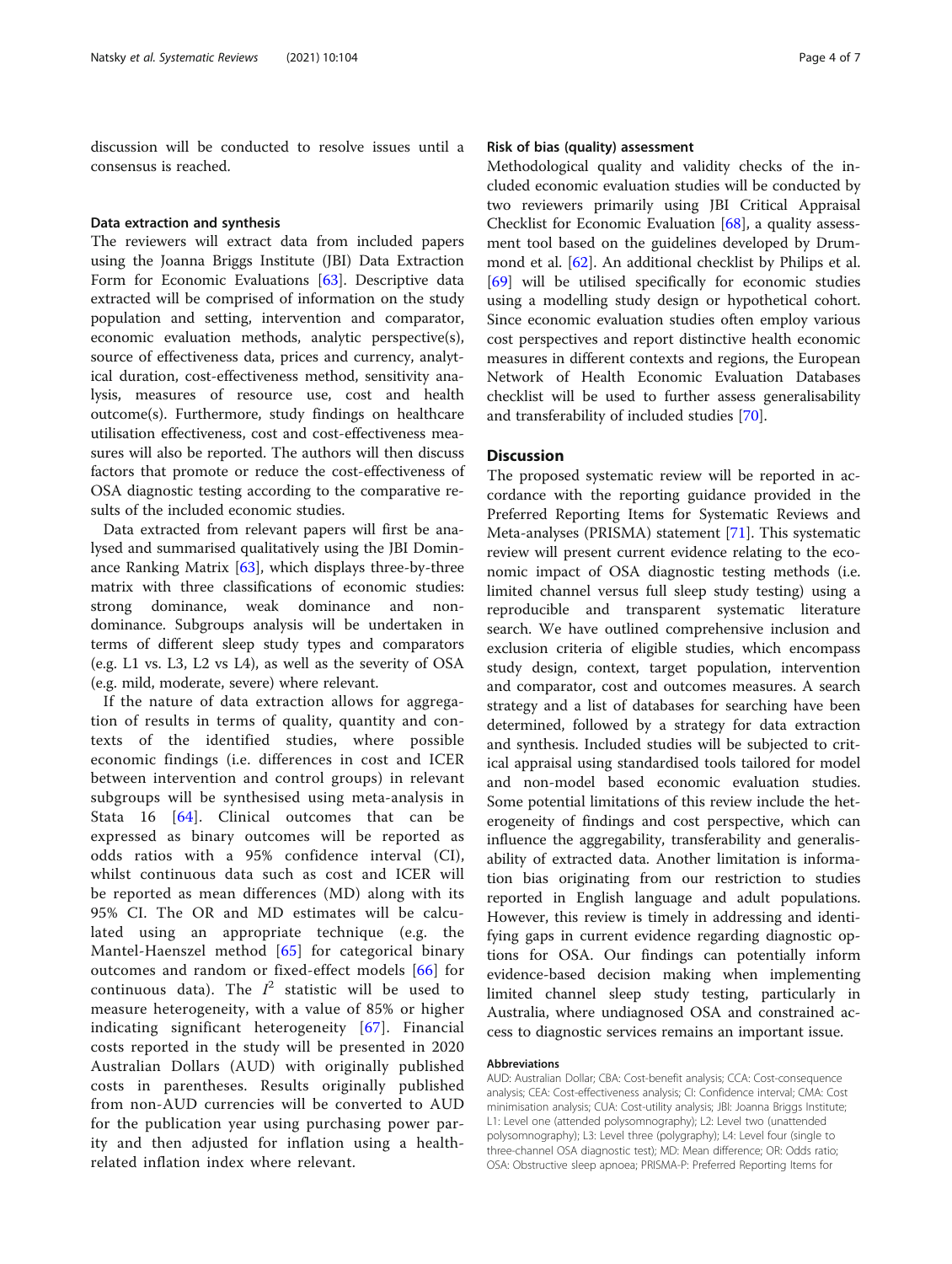<span id="page-4-0"></span>Systematic Reviews and Meta-Analyses statement; PSG: Polysomnography; QALY: Quality-adjusted life years; USA: United States of America

#### Supplementary Information

The online version contains supplementary material available at [https://doi.](https://doi.org/10.1186/s13643-021-01651-3) [org/10.1186/s13643-021-01651-3.](https://doi.org/10.1186/s13643-021-01651-3)

Additional file 1. PRISMA-P 2015 Checklist.

Additional file 2. Search strategy draft for main electronic database.

#### Acknowledgements

We thank Flinders University for enabling us to access articles that are not freely available. Special thanks to Ms. Shannon Brown who helped with the database search strategy. We also acknowledge the authors of primary studies.

#### Authors' contributions

Study conception was by ANN and BK. Design and writing of the first draft of the manuscript were by ANN. ANN, BK, AV and CLC contributed to the development of the selection criteria and search strategy. AV, RJA, RDM and CLC provided expertise on sleep apnoea. BK advised regarding health economic approach. All authors have reviewed and approved the final manuscript.

#### Funding

The authors would like to acknowledge funding support from the Australian Government Research Training Program and National Health and Medical Research Council: Clinical Research Excellence, National Centre of Sleep Health Services Research (Grant ID 1134954).

#### Availability of data and materials

Not applicable

#### **Declarations**

Ethics approval and consent to participate Not applicable

#### Consent for publication

Not applicable

#### Competing interests

The authors declare that they have no competing interests.

#### Author details

<sup>1</sup>Department of Health Economics, College of Medicine and Public Health, Flinders University, Bedford Park, South Australia, Australia. <sup>2</sup>National Centre for Sleep Health Services Research: A NHMRC Centre of Research Excellence, Flinders University, Adelaide, South Australia. <sup>3</sup>Adelaide Institute for Sleep Health, College of Medicine and Public Health, Flinders University, Adelaide, South Australia, Australia. <sup>4</sup>Sleep and Circadian Research Group, Woolcock Institute of Medical Research, University of Sydney, Camperdown, New South Wales, Australia. <sup>5</sup>Respiratory and Sleep Services, Southern Adelaide Local Health Network, SA Health, Bedford Park, South Australia, Australia.

#### Received: 8 September 2020 Accepted: 26 March 2021 Published online: 09 April 2021

#### References

- Young T, Palta M, Dempsey J, Skatrud J, Weber S, Badr S. The occurrence of sleep-disordered breathing among middle-aged adults. New England Journal of Medicine. 1993;328(17):1230–5. [https://doi.org/10.1056/NEJM1993](https://doi.org/10.1056/NEJM199304293281704) [04293281704](https://doi.org/10.1056/NEJM199304293281704).
- 2. Chamara VS, Jennifer LP, Caroline JL, Adrian JL, Brittany EC, Melanie CM, et al. Prevalence of obstructive sleep apnea in the general population: a systematic review. 2017.
- 3. Young T, Evans L, Finn L, Palta M. Estimation of the clinically diagnosed proportion of sleep apnea syndrome in middle-aged men and women. Sleep. 1997;20(9):705–6. <https://doi.org/10.1093/sleep/20.9.705>.
- 4. Finkel KJ, Searleman AC, Tymkew H, Tanaka CY, Saager L, Safer-Zadeh E, et al. Prevalence of undiagnosed obstructive sleep apnea among adult surgical patients in an academic medical center. Sleep Medicine. 2009;10(7): 753–8. <https://doi.org/10.1016/j.sleep.2008.08.007>.
- 5. Kapur V, Strohl KP, Redline S, Iber C, O'Connor G, Nieto J. Underdiagnosis of sleep apnea syndrome in US communities. Sleep and Breathing. 2002;6(02): 049–54. <https://doi.org/10.1055/s-2002-32318>.
- 6. Appleton SL, Gill TK, Lang CJ, Taylor AW, McEvoy RD, Stocks NP, et al. Prevalence and comorbidity of sleep conditions in Australian adults: 2016 Sleep Health Foundation national survey. Sleep health. 2018;4(1):13–9. <https://doi.org/10.1016/j.sleh.2017.10.006>.
- 7. Simpson L, Hillman DR, Cooper MN, Ward KL, Hunter M, Cullen S, et al. High prevalence of undiagnosed obstructive sleep apnoea in the general population and methods for screening for representative controls. Sleep and Breathing. 2013;17(3):967–73. <https://doi.org/10.1007/s11325-012-0785-0>.
- 8. Punjabi NM, Shahar E, Redline S, Gottlieb DJ, Givelber R, Resnick HE. Sleepdisordered breathing, glucose intolerance, and insulin resistance: The sleep heart health study. Am J Epidemiol. 2004;160(6):521–30. [https://doi.org/10.1](https://doi.org/10.1093/aje/kwh261) [093/aje/kwh261](https://doi.org/10.1093/aje/kwh261).
- 9. Reichmuth KJ, Austin D, Skatrud JB, Young T. Association of sleep apnea and type II diabetes: A population-based study. American Journal of Respiratory and Critical Care Medicine. 2005;172(12):1590–5. [https://doi.](https://doi.org/10.1164/rccm.200504-637OC) [org/10.1164/rccm.200504-637OC.](https://doi.org/10.1164/rccm.200504-637OC)
- 10. Hirotsu C, Haba-Rubio J, Togeiro SM, Marques-Vidal P, Drager LF, Vollenweider P, et al. Obstructive sleep apnoea as a risk factor for incident metabolic syndrome: a joined Episono and HypnoLaus prospective cohorts study. European Respiratory Journal. 2018;52(5):1801150. [https://doi.org/1](https://doi.org/10.1183/13993003.01150-2018) [0.1183/13993003.01150-2018.](https://doi.org/10.1183/13993003.01150-2018)
- 11. Reutrakul S, Mokhlesi B. Obstructive sleep apnea and diabetes: a state of the art review. Chest. 2017;152(5):1070–86. [https://doi.org/10.1016/j.chest.2017.](https://doi.org/10.1016/j.chest.2017.05.009) [05.009](https://doi.org/10.1016/j.chest.2017.05.009).
- 12. Mehra R, Benjamin EJ, Shahar E, Gottlieb DJ, Nawabit R, Kirchner HL, et al. Association of nocturnal arrhythmias with sleep-disordered breathing: The sleep heart health study. American J Respiratory Critical Care Med. 2006; 173(8):910–6. <https://doi.org/10.1164/rccm.200509-1442OC>.
- 13. Konecny T, Sert Kuniyoshi FH, Orban M, Pressman GS, Kara T, Gami A, et al. Under-diagnosis of sleep apnea in patients after acute myocardial infarction. J Am Coll Cardiol. 2010;56(9):742–3. <https://doi.org/10.1016/j.jacc.2010.04.032>.
- 14. Drager LF, McEvoy RD, Barbe F, Lorenzi-Filho G, Redline S. Sleep apnea and cardiovascular disease: Lessons from recent trials and need for team science. Circulation. 2017;136(19):1840–50. [https://doi.org/10.1161/CIRCULA](https://doi.org/10.1161/CIRCULATIONAHA.117.029400) [TIONAHA.117.029400.](https://doi.org/10.1161/CIRCULATIONAHA.117.029400)
- 15. Davies CR, Harrington JJ. Impact of obstructive sleep apnea on neurocognitive function and impact of continuous positive air pressure. Sleep Med Clin. 2016;11(3):287–98. <https://doi.org/10.1016/j.jsmc.2016.04.006>.
- 16. Bucks RS, Olaithe M, Eastwood P. Neurocognitive function in obstructive sleep apnoea: A meta-review. Respirology. 2013;18(1):61–70. [https://doi.](https://doi.org/10.1111/j.1440-1843.2012.02255.x) [org/10.1111/j.1440-1843.2012.02255.x](https://doi.org/10.1111/j.1440-1843.2012.02255.x).
- 17. Lang CJ, Appleton SL, Vakulin A, McEvoy RD, Vincent AD, Wittert GA, et al. Associations of undiagnosed obstructive sleep apnea and excessive daytime sleepiness with depression: an Australian population study. J Clin Sleep Med. 2017;13(04):575–82. <https://doi.org/10.5664/jcsm.6546>.
- 18. Tufik S, Andersen ML, Bittencourt LRA, de Mello MT. Paradoxical sleep deprivation: Neurochemical, hormonal and behavioral alterations. Evidence from 30 years of research. Anais da Academia Brasileira de Ciencias. 2009; 81(3):521–38. <https://doi.org/10.1590/S0001-37652009000300016>.
- 19. Vennelle M, Engleman HM, Douglas NJ. Sleepiness and sleep-related accidents in commercial bus drivers. Sleep and Breathing. 2010;14(1):39–42. [https://doi.org/10.1007/s11325-009-0277-z.](https://doi.org/10.1007/s11325-009-0277-z)
- 20. Guglielmi O, Jurado-Gámez B, Gude F, Buela-Casal G. Job stress, burnout, and job satisfaction in sleep apnea patients. Sleep Medicine. 2014;15(9): 1025–30. <https://doi.org/10.1016/j.sleep.2014.05.015>.
- 21. Jurado-Gámez B, Guglielmi O, Gude F, Buela-Casal G. Workplace accidents, absenteeism and productivity in patients with sleep apnea. Archivos de Bronconeumología (English Edition). 2015;51(5):213–8.
- 22. Omachi TA, Claman DM, Blanc PD, Eisner MD. Obstructive sleep apnea: a risk factor for work disability. Sleep. 2009;32(6):791–8. [https://doi.org/10.1](https://doi.org/10.1093/sleep/32.6.791) [093/sleep/32.6.791](https://doi.org/10.1093/sleep/32.6.791).
- 23. Finn L, Young T, Palta M, Fryback DG. Sleep-disordered breathing and selfreported general health status in the Wisconsin Sleep Cohort Study. Sleep. 1998;21(7):701–6.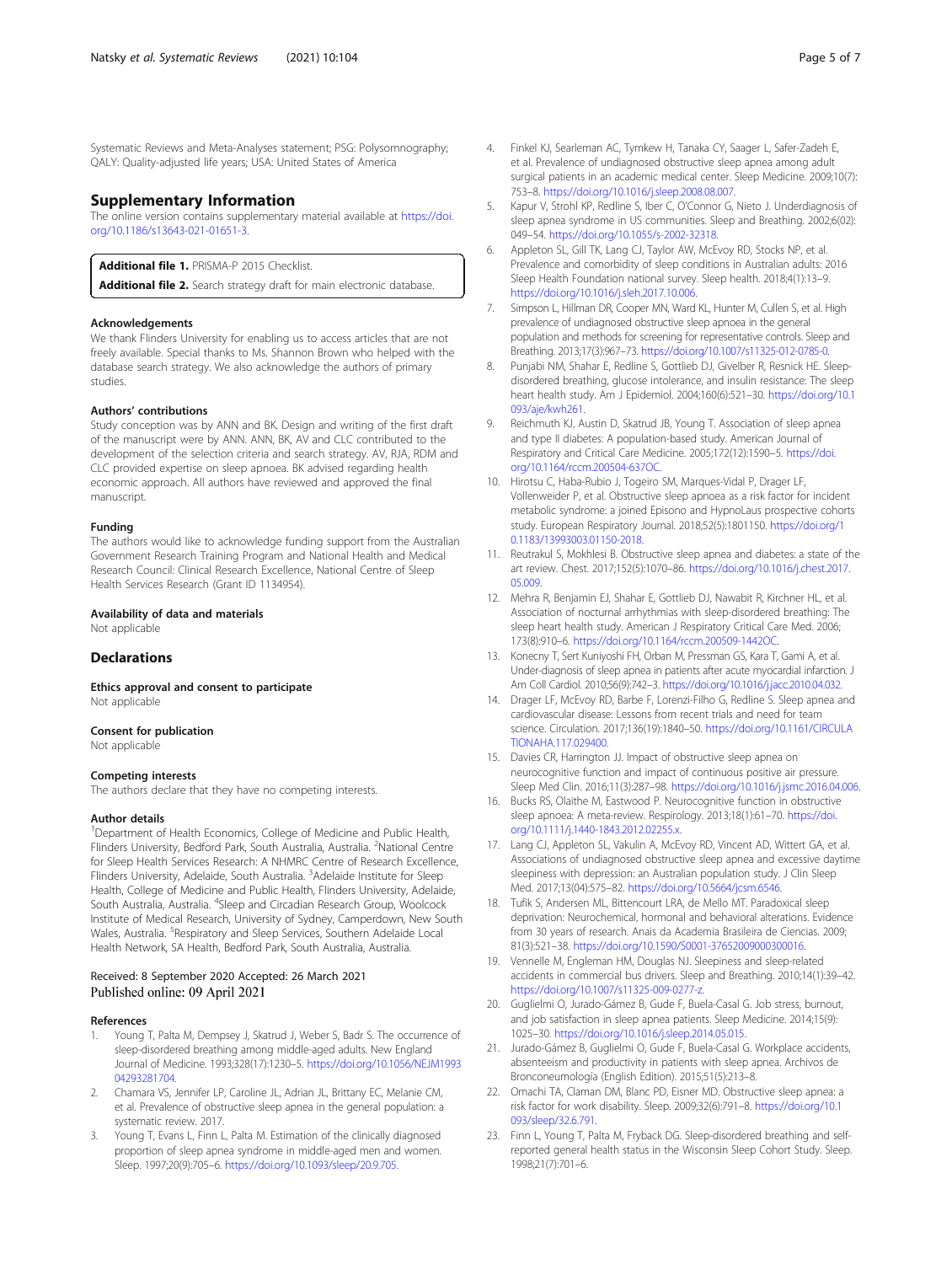- <span id="page-5-0"></span>24. Baldwin CM, Griffith KA, Nieto FJ, O'Connor GT, Walsleben JA, Redline S. The Association of Sleep-Disordered Breathing and Sleep Symptoms with Quality of Life in the Sleep Heart Health Study. Sleep. 2001;24(1):96–105. [https://doi.org/10.1093/sleep/24.1.96.](https://doi.org/10.1093/sleep/24.1.96)
- 25. Knauert M, Naik S, Gillespie MB, Kryger M. Clinical consequences and economic costs of untreated obstructive sleep apnea syndrome. World Journal of Otorhinolaryngology-Head and Neck Surgery. 2015;1(1):17–27. [https://doi.org/10.1016/j.wjorl.2015.08.001.](https://doi.org/10.1016/j.wjorl.2015.08.001)
- 26. Yaggi HK, Concato J, Kernan WN, Lichtman JH, Brass LM, Mohsenin V. Obstructive sleep apnea as a risk factor for stroke and death. New England Journal of Medicine. 2005;353(19):2034–41. [https://doi.org/10.1056/NEJMoa](https://doi.org/10.1056/NEJMoa043104) [043104](https://doi.org/10.1056/NEJMoa043104).
- 27. Punjabi NM, Caffo BS, Goodwin JL, Gottlieb DJ, Newman AB, O'Connor GT, et al. Sleep-disordered breathing and mortality: a prospective cohort study. PLOS Medicine. 2009;6(8):e1000132. [https://doi.org/10.1371/journal.pmed.1](https://doi.org/10.1371/journal.pmed.1000132) [000132](https://doi.org/10.1371/journal.pmed.1000132).
- 28. Marshall NS, Wong KKH, Cullen SRJ, Knuiman MW, Grunstein RR. Sleep apnea and 20-year follow-up for all-cause mortality, stroke, and cancer incidence and mortality in the Busselton health study cohort. J Clin Sleep Med. 2014;10(4):355–62. [https://doi.org/10.5664/jcsm.3600.](https://doi.org/10.5664/jcsm.3600)
- 29. Rejón-Parrilla JC, Garau M, Sussex J. Obstructive sleep apnoea health economics report. [Internet] London: Office of Health Economics; 2014. p. 1–39. [cited 2021 April 4]. Available from: [https://snorer.com/wp-content/](https://snorer.com/wp-content/uploads/2015/05/OHE-OSA-health-economics-report---FINAL---v2.pdf) [uploads/2015/05/OHE-OSA-health-economics-report---FINAL---v2.pdf](https://snorer.com/wp-content/uploads/2015/05/OHE-OSA-health-economics-report---FINAL---v2.pdf).
- 30. Leger D, Bayon V, Laaban JP, Philip P. Impact of sleep apnea on economics. Sleep medicine reviews. 2012;16(5):455–62. [https://doi.org/10.1016/j.smrv.2](https://doi.org/10.1016/j.smrv.2011.10.001) [011.10.001](https://doi.org/10.1016/j.smrv.2011.10.001).
- 31. American Academy of Sleep Medicine. Hidden health crisis costing America billions. Underdiagnosing and undertreating obstructive sleep apnea draining healthcare system Mountain View. CA: Frost & Sullivan; 2016.
- 32. Deloitte Access Economics. Re-awakening Australia: The economic cost of sleep disorders in Australia, 2010, Report for the Sleep Health Foundation Australia. 2011.
- 33. Guest JF, Panca M, Sladkevicius E, Taheri S, Stradling J. Clinical outcomes and cost-effectiveness of continuous positive airway pressure to manage obstructive sleep apnea in patients with type 2 diabetes in the U.K. Diab Care. 2014;37(5):1263–71.
- 34. Jennum P, Kjellberg J. Health, social and economical consequences of sleep-disordered breathing: a controlled national study. Thorax. 2011;66(7): 560–6. [https://doi.org/10.1136/thx.2010.143958.](https://doi.org/10.1136/thx.2010.143958)
- 35. Quinnell TG, Bennett M, Jordan J, Clutterbuck-James AL, Davies MG, Smith IE, et al. A crossover randomised controlled trial of oral mandibular advancement devices for obstructive sleep apnoea-hypopnoea (TOMADO). Thorax. 2014;69(10):938–45. [https://doi.org/10.1136/thoraxjnl-2014-205464.](https://doi.org/10.1136/thoraxjnl-2014-205464)
- 36. Wickwire EM, Albrecht JS, Towe MM, Abariga SA, Diaz-Abad M, Shipper AG, et al. The impact of treatments for OSA on monetized health economic outcomes: a systematic review. Chest. 2019;155(5):947–61. [https://doi.org/1](https://doi.org/10.1016/j.chest.2019.01.009) [0.1016/j.chest.2019.01.009](https://doi.org/10.1016/j.chest.2019.01.009).
- 37. Freedman N. COUNTERPOINT: does laboratory polysomnography yield better outcomes than home sleep testing? No. Chest. 2015;148(2):308–10. [https://doi.org/10.1378/chest.15-0479.](https://doi.org/10.1378/chest.15-0479)
- 38. Hossain JL, Shapiro CM. The prevalence, cost implications, and management of sleep disorders: an overview. Sleep Breathing. 2002;6(02): 085–102. [https://doi.org/10.1055/s-2002-32322.](https://doi.org/10.1055/s-2002-32322)
- 39. Flemons WW, Douglas NJ, Kuna ST, Rodenstein DO, Wheatley J. Access to diagnosis and treatment of patients with suspected sleep apnea. Am J Respir Critical Care Med. 2004;169(6):668–72. [https://doi.org/10.1164/rccm.2](https://doi.org/10.1164/rccm.200308-1124PP) [00308-1124PP.](https://doi.org/10.1164/rccm.200308-1124PP)
- 40. Epstein LJ, Kristo D, Strollo PJ, Friedman N, Malhotra A, Patil SP, et al. Clinical guideline for the evaluation, management and long-term care of obstructive sleep apnea in adults. J Clin Sleep Med. 2009;5(03):263–76.
- 41. Collop N. Home sleep apnea testing for obstructive sleep apnea in adults. Waltham, MA: UpToDate, post TW (Ed) edn UpToDate; 2017.
- 42. El Shayeb M, Topfer L-A, Stafinski T, Pawluk L, Menon D. Diagnostic accuracy of level 3 portable sleep tests versus level 1 polysomnography for sleep-disordered breathing: a systematic review and meta-analysis. Cmaj. 2014;186(1):E25–51. <https://doi.org/10.1503/cmaj.130952>.
- 43. Abrahamyan L, Sahakyan Y, Chung S, Pechlivanoglou P, Bielecki J, Carcone SM, et al. Diagnostic accuracy of level IV portable sleep monitors versus polysomnography for obstructive sleep apnea: a systematic review and

meta-analysis. Sleep and Breathing. 2018;22(3):593–611. [https://doi.org/10.1](https://doi.org/10.1007/s11325-017-1615-1) [007/s11325-017-1615-1.](https://doi.org/10.1007/s11325-017-1615-1)

- 44. Masa JF, Duran-Cantolla J, Capote F, Cabello M, Abad J, Garcia-Rio F, et al. Effectiveness of home single-channel nasal pressure for sleep apnea diagnosis. Sleep. 2014;37(12):1953–61. [https://doi.org/10.5665/sleep.4248.](https://doi.org/10.5665/sleep.4248)
- 45. Chervin RD, Murman DL, Malow BA, Totten V. Cost-utility of three approaches to the diagnosis of sleep apnea: polysomnography, home testing, and empirical therapy. Ann Internal Med. 1999;130(6):496–505. <https://doi.org/10.7326/0003-4819-130-6-199903160-00006>.
- 46. Reuveni H, Schweitzer E, Tarasiuk A. A cost-effectiveness analysis of alternative at-home or in-laboratory technologies for the diagnosis of obstructive sleep apnea syndrome. Medical decision making. 2001;21(6): 451–8. <https://doi.org/10.1177/0272989X0102100603>.
- 47. Deutsch PA, Simmons MS, Wallace JM. Cost-effectiveness of split-night polysomnography and home studies in the evaluation of obstructive sleep apnea syndrome. J Clin Sleep Med. 2006;2(02):145–53. [https://doi.org/10.](https://doi.org/10.5664/jcsm.26508) [5664/jcsm.26508](https://doi.org/10.5664/jcsm.26508).
- 48. Parra O, Garcia-Esclasans N, Montserrat J, Eroles LG, Ruiz J, López J, et al. Should patients with sleep apnoea/hypopnoea syndrome be diagnosed and managed on the basis of home sleep studies? Euro Respir J. 1997;10(8): 1720–4. [https://doi.org/10.1183/09031936.97.10081720.](https://doi.org/10.1183/09031936.97.10081720)
- 49. Álvarez MLA, Santos JT, Guevara JC, Martínez MG, Pascual LR, Bañuelos JLV, et al. Reliability of home respiratory polygraphy for the diagnosis of sleep apnea-hypopnea syndrome. analysis of costs. Archivos de Bronconeumología ((English Edition. 2008;44(1):22–8.
- 50. White DP, Gibb TJ, Wall JM, Westbrook PR. Assessment of accuracy and analysis time of a novel device to monitor sleep and breathing in the home. Sleep. 1995;18(2):115–26. [https://doi.org/10.1093/sleep/18.2.115.](https://doi.org/10.1093/sleep/18.2.115)
- 51. Whittle A, Finch S, Mortimore I, MacKay T, Douglas N. Use of home sleep studies for diagnosis of the sleep apnoea/hypopnoea syndrome. Thorax. 1997;52(12):1068–73. [https://doi.org/10.1136/thx.52.12.1068.](https://doi.org/10.1136/thx.52.12.1068)
- 52. Corral J, Sánchez-Quiroga M-Á, Carmona-Bernal C, Sánchez-Armengol Á, de la Torre AS, Durán-Cantolla J, et al. Conventional polysomnography is not necessary for the management of most patients with suspected obstructive sleep apnea. Noninferiority, randomized controlled trial. Am J Respir Critical Care Med. 2017;196(9):1181–90. [https://doi.org/10.1164/rccm.201612-24](https://doi.org/10.1164/rccm.201612-2497OC) [97OC](https://doi.org/10.1164/rccm.201612-2497OC).
- 53. Hui DS, Ng SS, To K-W, Ko FW, Ngai J, Chan KK, et al. A randomized controlled trial of an ambulatory approach versus the hospital-based approach in managing suspected obstructive sleep apnea syndrome. Scientific Rep. 2017;7(1):45901. <https://doi.org/10.1038/srep45901>.
- 54. Collop NA, Anderson WM, Boehlecke B, Claman D, Goldberg R, Gottlieb DJ, et al. Clinical guidelines for the use of unattended portable monitors in the diagnosis of obstructive sleep apnea in adult patients. J Clin Sleep Med. 2007;3(7):737–47.
- 55. Collop NA, Tracy SL, Kapur V, Mehra R, Kuhlmann D, Fleishman SA, et al. Obstructive sleep apnea devices for out-of-center (OOC) testing: technology evaluation. J Clin Sleep Med. 2011;7(05):531–48. [https://doi.org/10.5664/](https://doi.org/10.5664/JCSM.1328) [JCSM.1328.](https://doi.org/10.5664/JCSM.1328)
- 56. Quan SF, Epstein LJ. A warning shot across the bow: the changing face of sleep medicine. J Clin Sleep Med. 2013;9(04):301–2. [https://doi.org/10.5664/](https://doi.org/10.5664/jcsm.2570) [jcsm.2570.](https://doi.org/10.5664/jcsm.2570)
- 57. Hamilton GS, Chai-Coetzer CL. Update on the assessment and investigation of adult obstructive sleep apnoea. Australian J Gen Pract. 2019;48(4):176–81. <https://doi.org/10.31128/AJGP-12-18-4777>.
- 58. He K, Kim R, Kapur VK. Home-vs. Laboratory-based management of OSA: an economic review. Curr Sleep Med Rep. 2016;2(2):107–13. [https://doi.org/10.1](https://doi.org/10.1007/s40675-016-0042-3) [007/s40675-016-0042-3.](https://doi.org/10.1007/s40675-016-0042-3)
- 59. Toraldo D, Passali D, Sanna A, De Nuccio F, Conte L, De Benedetto M. Costeffectiveness strategies in OSAS management: a short review. Acta Otorhinolaryngologica Italica. 2017;37(6):447–53. [https://doi.org/10.14639/03](https://doi.org/10.14639/0392-100X-1520) [92-100X-1520](https://doi.org/10.14639/0392-100X-1520).
- 60. Moher D, Shamseer L, Clarke M, Ghersi D, Liberati A, Petticrew M, et al. Preferred reporting items for systematic review and meta-analysis protocols (PRISMA-P) 2015 statement. Syst Rev. 2015;4(1):1. [https://doi.org/10.1186/204](https://doi.org/10.1186/2046-4053-4-1) [6-4053-4-1.](https://doi.org/10.1186/2046-4053-4-1)
- 61. Littner MR. Portable monitoring in the diagnosis of the obstructive sleep apnea syndrome. Seminars Respir Critical Care Med. 2005;26(1):56–67. [https://doi.org/10.1055/s-2005-864200.](https://doi.org/10.1055/s-2005-864200)